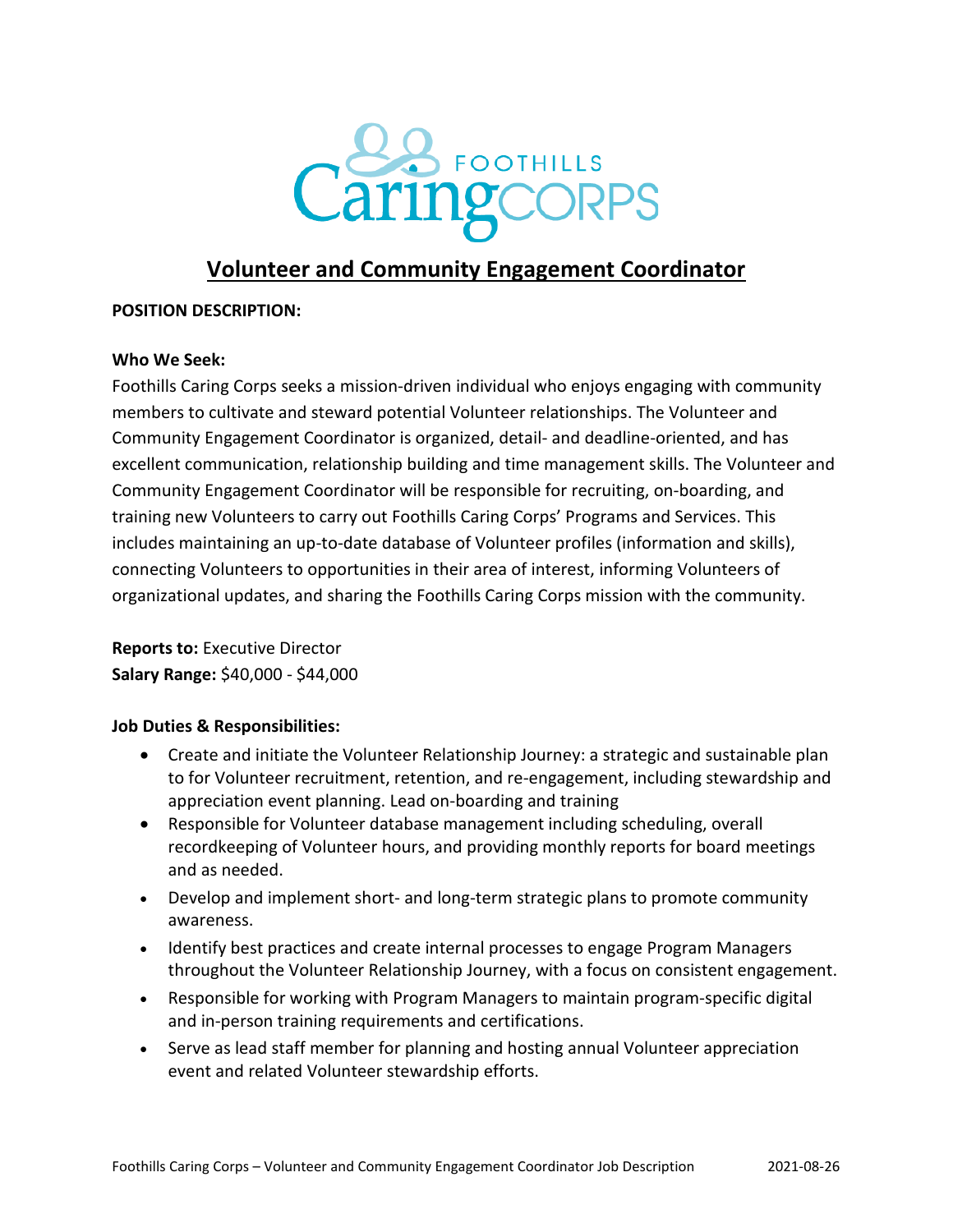- Collaborate with Executive Director, Marketing & Development Manager, and other staff members to create an organizational overview presentation for community outreach events and internal organizational use.
- Develop and implement continuing education opportunities for Volunteers related to Volunteer roles, responsibilities, opportunities, and organizational happenings.
- Follow a strict code of confidentiality

## **Required Skills & Qualifications:**

- Commitment to Foothills Caring Corps' mission
- Two or more years of experience working with Volunteers
- Self-motivated and team-oriented
- Ability to thrive independently and work collaboratively with a team
- Excellent verbal communication and interpersonal skills
- Proficiency in Microsoft Office, Google Suite Programs and Relationship Management Database (CRM) systems

#### **ABOUT FOOTHILLS CARING CORPS**

#### **Who We Are:**

Foothills Caring Corps local nonprofit organization dedicated to promoting independence and enhancing the quality of life for Neighbors: older adults and persons with disabling conditions who reside throughout the Foothills community. We strive to improve Neighbors' lives by addressing socialization, health, wellness, and mobility to promote physical, mental, and emotional health and wellbeing.

**Team Size:** 8-10 Full-Time Staff

# **Programs & Services:** *All Programs & Services are free of charge to Neighbors, except for Mobile Meals.*

- **Mobile Meals:** Homebound Neighbors can enjoy delicious and nutritious pre-made meals delivered by a Foothills Caring Corps Volunteer right to their door.
- **Transportation**
	- o **Medical Appointments:** Volunteers drive Neighbors to medical appointments, accompany them inside, and return them safely home after the appointment.
	- o **Van Program:** Foothills Caring Corps has a fleet of nine vans, five of which are handicap accessible. Pre-scheduled social and recreational outings are planned for